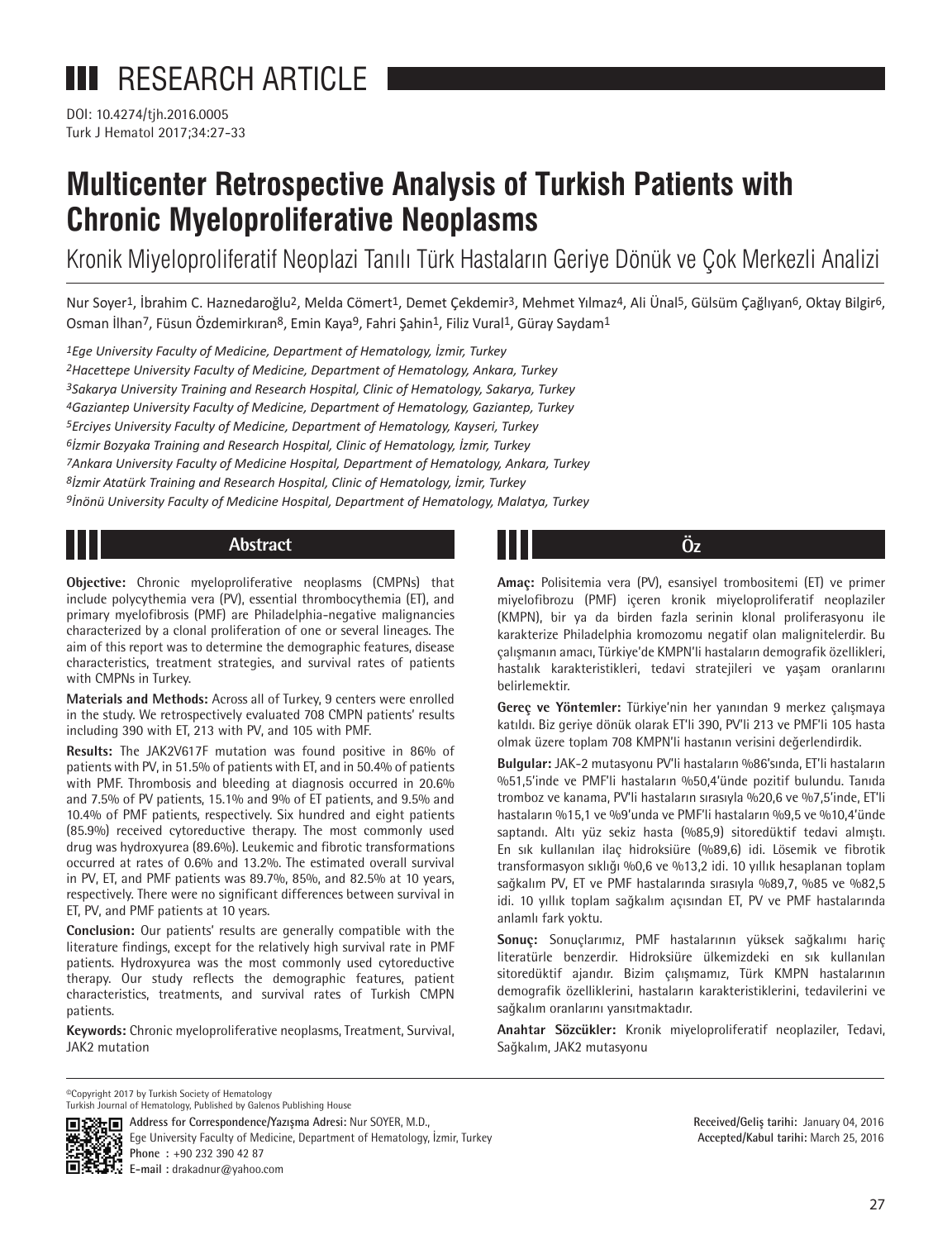# **Introduction**

Chronic myeloproliferative neoplasms (CMPNs) are Philadelphia-negative malignancies characterized by a clonal proliferation of one or several lineages. According to the World Health Organization (WHO) classification, CMPNs include polycythemia vera (PV), essential thrombocythemia (ET), and primary myelofibrosis (PMF) [1]. Their natural history is marked by thrombohemorrhagic complications and a propensity to transform into myelofibrosis and acute leukemia [2].

The JAK2V617F mutation is present in a majority of PV patients (90%-98%), whereas only about 50% of patients with ET and PMF are affected [3,4]. Mutations other than JAK2 are calreticulin (CALR) and the myeloproliferative leukemia (MPL) virus oncogene. CALR mutations occur in 25%-35% of patients with PMF and 15%-24% with ET. These are rarely seen in PV. MPL mutations occur in 4% of ET patients, 8% of PMF patients, and rarely in PV [5].

Thrombotic complications have been reported in 30%-50% of PV cases and 11%-45% of ET cases [6,7,8]. The incidence of cardiovascular complications was found to be higher in PV patients aged >65 years or with a history of thrombosis than in younger subjects with no history of thrombosis [9]. Leukocytosis was found to be an independent risk factor for arterial thrombosis in both PV and ET [10,11,12,13]. Thrombotic complications have been reported in between 7.2% and 11% of PMF patients [14,15]. Bleeding complications are less common than thrombotic complications in PV. They were reported in 4.2% of 1545 patients with PV and in 3%-25.7% of patients with ET [16,17].

Long-term survival in CMPNs is significantly shorter compared to control populations. In a large study, median survivals were approximately 20 years for ET, 14 years for PV, and 6 years for PMF. The incidence of leukemic transformation was 3.8% for ET, 6.8% for PV, and 14.2% for PMF. Fibrotic transformation rates were reported as 10.3% in ET and 12.5% in PV [18]. History of thrombosis, leukocytosis, and advanced age are responsible for poor survival in both PV and ET [19,20,21,22]. In PMF, poor survival is predicted by advanced age, leukocytosis, anemia, transfusion dependency, thrombocytopenia, circulating blasts, constitutional symptoms, and unfavorable karyotypes [23].

Current treatment in ET and PV is directed primarily at minimizing the risk of thrombosis and secondarily at alleviating vasomotor symptoms. According to these goals, patients with PV and ET are stratified into risk categories and the treatment is tailored to the patient's risk group [5]. Low-dose aspirin, hydroxyurea, interferon- $\alpha$ , and anagrelide can be used for the treatment of PV and ET. In PMF, the International Prognostic Scoring System (IPSS) and Dynamic IPSS are used for assessing survival at diagnosis and at any time in the disease course, respectively. Therapy is planned according to patients' risk groups [4].

There has not been a large multicenter study that evaluated the demographic features, treatments, and survival of patients with CMPNs in Turkey. The aim of this report was to determine the demographic features, patient characteristics, treatments, and survival rates of patients with CMPNs in Turkey.

# **Materials and Methods**

This study was designed as a retrospective multicenter study from Turkey and was approved by the Ege University Ethics Committee (Number 13-5.1/6). Across all of Turkey, 9 centers were enrolled in the study. The primary objective of the study was to evaluate the demographic features, treatments, and survival of patients with CMPNs in Turkey. For data collection from the centers, a case report form was prepared by the primary investigator. This form consisted of demographic features and patient characteristics, laboratory data at diagnosis, treatments, and the last status of patients. The case report forms were completed by each center's investigators.

Patients of ≥18 years old with the diagnosis of PV, ET, or PMF according to WHO criteria were enrolled in the study [24]. Each center reevaluated their patients who were diagnosed before acceptance of the WHO criteria. The study population was also selected based on the availability of clinical and laboratory information at the time of initial diagnosis. Patients were excluded if they did not fulfill WHO criteria for PV, ET, or PMF and if they did not attend follow-ups regularly.

Major arterial thrombosis included transient ischemic attacks, thrombotic cerebrovascular accidents, angina pectoris, myocardial infarction, and peripheral arterial thromboembolism. Major venous thrombosis included deep venous thrombosis of the peripheral vasculature, pulmonary embolism, and abdominal vein thrombosis. Bleeding events included gastrointestinal tract bleeding, intracerebral hemorrhage, and soft tissue hematoma. Cardiovascular risk factors included hypertension, tobacco use, diabetes mellitus, and hyperlipidemia.

Patients who were diagnosed with PV without a JAK2V617F assay were evaluated as "not available" (NA) patients. If we excluded NA patients from the analysis, JAK2 mutation status was evaluated in only verified PV patients that had a JAK2V617F assay.

Risk factors of PMF patients were evaluated with the IPSS at diagnosis [25]. ET and PV patients were classified into high-risk and low-risk categories according to their age and history of thrombosis [26].

Treatment data were obtained according to specific therapies including cytoreductive therapy, antiplatelet therapy,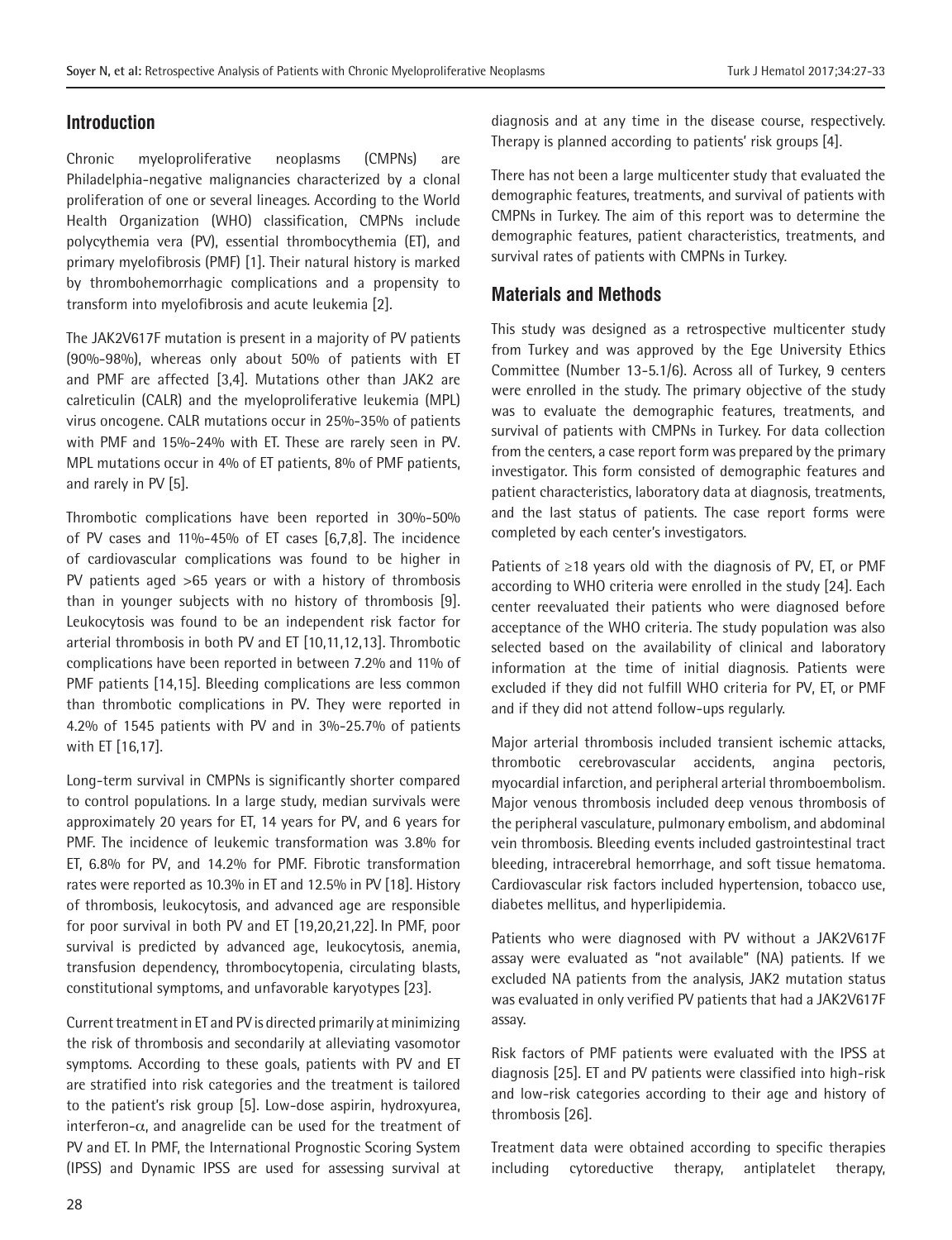androgens, steroids, thalidomide, erythropoiesis-stimulating agents, splenectomy, ruxolitinib, and red blood cell transfusions. If there was more than one specific treatment in the patient's history, these therapies were also recorded. If allogeneic stem cell transplantation was performed it was also recorded.

Leukemic transformation was defined according to the WHO criteria for acute leukemia [24]. The WHO diagnostic criteria for PMF were applied to assign the disease transformation into post-PV and post-ET myeloproliferative categories.

#### **Statistical Analysis**

All the statistical analyses were performed by using the data obtained from the patients' files. Demographic and disease characteristics of the patients were summarized for all patients using descriptive statistics.

Statistical analyses were performed using SPSS 16.0 and Excel 2007. The variables were first assessed by Kolmogorov-Smirnov/ Shapiro-Wilk testing in terms of normal distribution. The results were provided as mean  $\pm$  standard deviation for normally distributed variables and as median (minimum-maximum) for abnormally distributed parameters. All analyses were based on the laboratory parameters obtained at the time of diagnosis. All p-values were two-tailed and statistical significance was set at the level of p<0.05.

Overall survival (OS) was defined as the time period between the time of diagnosis and death because of any reason or last contact. OS evaluation was performed by using the Kaplan-Meier method.

# **Results**

Seven hundred and eight patients who were diagnosed between 1987 and 2014 were included in the study; 55.1% of all patients had ET, 30.1% had PV, and 14.8% had PMF. The JAK2V617F mutation was found positive in 75.1% of patients with PV, in 51.5% of patients with ET, and in 50.4% of patients with PMF. After exclusion of NA patients with PV, the JAK2V617F mutation was found in 86%. MPL mutation was observed in only 3 (2.6%) of 115 patients with ET. We did not detect MPL mutation in other groups.

At diagnosis, thrombosis was observed in 20.65% of PV, 15.12% of ET, and 9.5% of PMF patients and bleeding occurred in 7.5% of PV, 9% of ET, and 10.4% of PMF patients. Thrombosis and bleeding at diagnosis were observed in 21.9% and 7.5% of verified PV patients, respectively. Secondary malignancy history was obtained from 10 (1.44%) of 691 patients at diagnosis. Patients' clinical and hematological data at diagnosis are shown in Table 1. Cardiovascular risk factors were determined in 258 (42.8%) of 603 patients with ET and PV.

Six hundred and eight patients (85.9%) had been treated with cytoreductive therapy. The most commonly used drug was hydroxyurea (89.6%). Antiplatelet therapy was used in 553 (78.1%) patients. Treatment choices and risk stratification of patients are shown in Table 2. In PV patients, 13.2% of 213 were treated with only therapeutic phlebotomy and antiplatelet therapy. In ET patients, 7.5% of 390 were treated with only antiplatelet therapy and 1.8% of 390 patients were observed without any treatment. In PMF patients, 34.3% of 105 did not receive cytoreductive treatment. Ten (27.8%) of 36 received antiplatelet therapy, 15 (41.7%) of them received red blood cell transfusions, and the others (30.5%) were observed without any treatment. Cytoreductive therapy was changed in 195 patients for various reasons. In second-line treatment, hydroxyurea was changed to anagrelide in 147 patients. Anagrelide and interferon were changed to hydroxyurea in 5 and 9 patients, respectively. Hydroxyurea and anagrelide were changed to interferon in 30 patients and 1 patient, respectively. Three patients were treated with ruxolitinib after hydroxyurea treatment. Two patients and 9 patients received androgen therapy and steroid therapy, respectively. Erythropoiesisstimulating agents were administered to 3 patients. Red blood cell transfusion was performed in 79 patients. Splenectomy was performed in 10 (1.4%) patients. One patient was treated with splenic radiotherapy. Twelve PMF patients (11.4%) were treated with allogeneic stem cell transplantation.

During follow-up, secondary malignancy was determined in 7 (0.9%) patients [3 ET (0.7%) and 4 PV (1.9%) patients]. Three and 2 of 7 patients were receiving hydroxyurea and anagrelide, respectively. Other patients did not use any cytoreductive therapy. Leukemic transformation was observed in 4 (0.6%) of all patients. Progression to myelofibrosis was observed in 80 (13.2%) of 603 PV and ET patients. At the end of the study and data collection period, 35 patients were deceased, 648 patients were still alive, and 25 patients had interruptions in their follow-up.

The median follow-up was 38 months (range: 0-322) and the estimated OS was 86.7% at 10 years in all patients. Among the 213 PV patients, the median follow-up was 49 months (range: 0-322) and the estimated OS was 89.7% at 10 years. In the verified PV group, the estimated OS was 89.4% at 10 years. In 390 ET patients, the median follow-up was 39 months (range: 0-280) and the estimated OS was 85% at 10 years. Among the 105 PMF patients, the median follow-up was 19 months (range: 0-229) and the estimated OS was 82.5% at 10 years (Figure 1). According to the IPSS, the estimated OS was 100% in the low and intermediate-1 risk group, 92.4% in the intermediate-2 risk group, and 50% in the high risk group at 5 years in PMF (Figure 2). There were no significant differences between survival rates in ET, PV, and PMF patients at 10 years.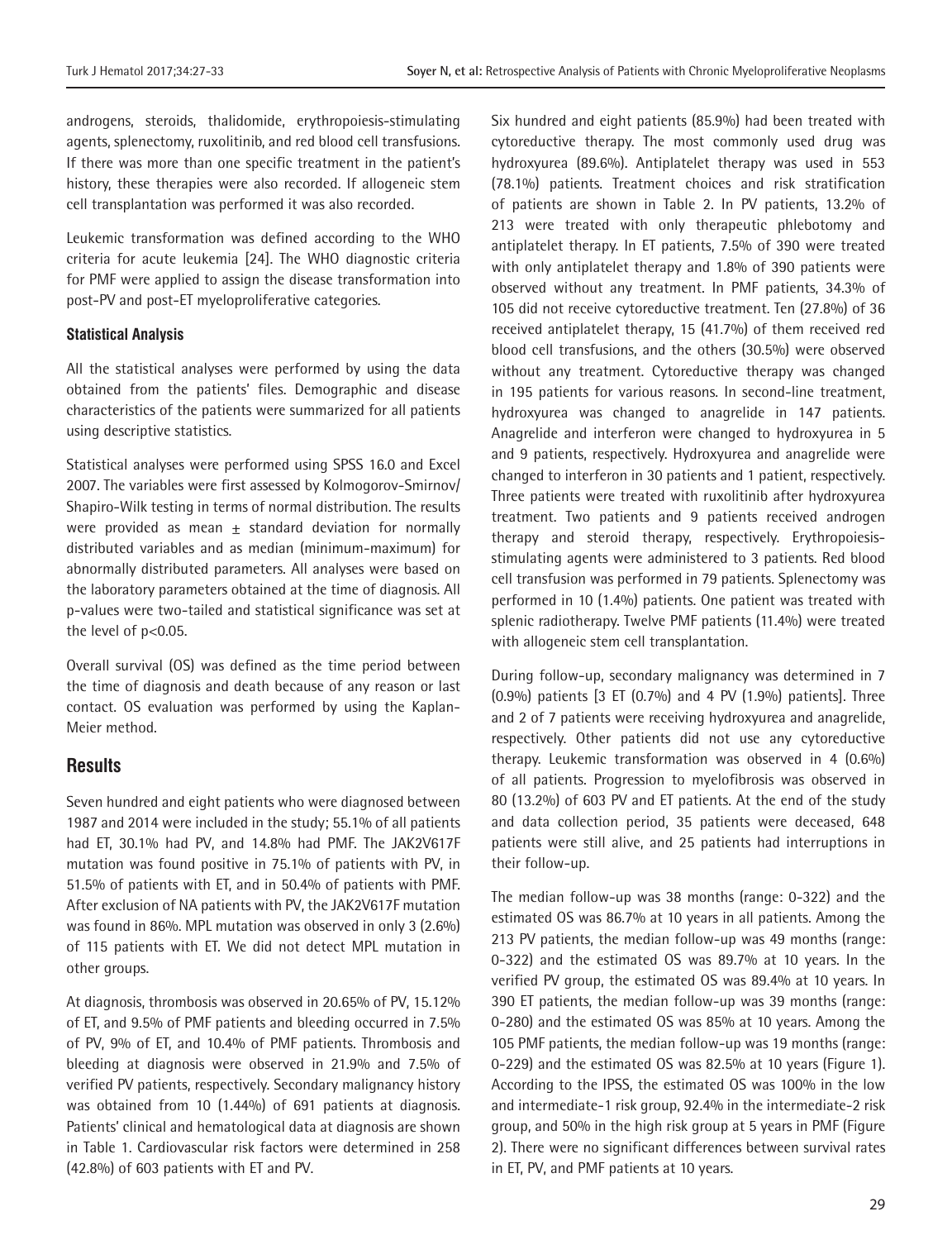

**Figure 1.** Overall survival of chronic myeloproliferative neoplasm patients.

ET: Essential thrombocythemia, PMF: primary myelofibrosis, PV: polycythemia vera.



**Figure 2.** Overall survival of primary myelofibrosis patients according to the International Prognostic Scoring System.

| Table 1. Clinical and hematological data of patients at diagnosis.                                                                                                                                |                   |                  |                       |                   |  |  |  |  |  |
|---------------------------------------------------------------------------------------------------------------------------------------------------------------------------------------------------|-------------------|------------------|-----------------------|-------------------|--|--|--|--|--|
|                                                                                                                                                                                                   | <b>CMPN</b>       | <b>PV</b>        | <b>ET</b>             | <b>PMF</b>        |  |  |  |  |  |
| No. of patients                                                                                                                                                                                   | 708               | 213              | 390                   | 105               |  |  |  |  |  |
| Age at diagnosis, years (range)                                                                                                                                                                   | 55.5 (17-89)      | 47.5 (17-86)     | 41.5 (17-89)          | 69.5 (19-87)      |  |  |  |  |  |
| Sex, M/F                                                                                                                                                                                          | 339/369           | 132/81           | 151/239               | 56/49             |  |  |  |  |  |
| M/F ratio                                                                                                                                                                                         | 1/1.08            | 1/0.61           | 1/1.58                | 1/0.87            |  |  |  |  |  |
| Family history, yes/no                                                                                                                                                                            | 14/694            | 6/207            | 7/383                 | 1/104             |  |  |  |  |  |
| Thrombosis at diagnosis/before diagnosis, yes/no                                                                                                                                                  |                   |                  |                       |                   |  |  |  |  |  |
|                                                                                                                                                                                                   | 113/595           | 44/169           | 59/331                | 10/95             |  |  |  |  |  |
| Arterial thrombosis                                                                                                                                                                               |                   | 21               | 30                    | 7                 |  |  |  |  |  |
| Venous thrombosis                                                                                                                                                                                 |                   | 23               | 27                    | $\mathfrak{Z}$    |  |  |  |  |  |
| Both arterial and venous                                                                                                                                                                          |                   | $\Omega$         | $\overline{2}$        | $\Omega$          |  |  |  |  |  |
| Bleeding at diagnosis, yes/no                                                                                                                                                                     | 62/646            | 16/197           | 35/355                | 11/94             |  |  |  |  |  |
| White blood cell count, x10 <sup>9</sup> /L (range)                                                                                                                                               | $10.2$ $(1.5-73)$ | $11.05(3.7-73)$  | $8.25(2.76-48)$       | $9.45(2-51.1)$    |  |  |  |  |  |
| Platelet count, x10 <sup>9</sup> /L (range)                                                                                                                                                       | 734 (15-2600)     | 239 (63-1413)    | 573 (35-2600)         | 291 (15-2500)     |  |  |  |  |  |
| Hemoglobin level, g/L (range)                                                                                                                                                                     | 14.3 (3.4-23.9)   | $18.5(9.5-23.9)$ | $14.3$ $(3.4 - 18.5)$ | $10.75(6.6-17.7)$ |  |  |  |  |  |
| LDH levels, normal/high                                                                                                                                                                           | 341/367           | 73/140           | 247/143               | 21/84             |  |  |  |  |  |
| Constitutional symptoms, yes/no                                                                                                                                                                   | 150/558           | 38/175           | 67/323                | 45/60             |  |  |  |  |  |
| Pruritus, yes/no                                                                                                                                                                                  | 159/549           | 83/130           | 55/335                | 16/89             |  |  |  |  |  |
| Splenomegaly, yes/no                                                                                                                                                                              | 307/401           | 135/78           | 77/313                | 95/10             |  |  |  |  |  |
| Hepatomegaly, yes/no                                                                                                                                                                              | 129/579           | 44/169           | 45/345                | 40/65             |  |  |  |  |  |
| JAK2V617F mutation, positive/negative/NA                                                                                                                                                          | 414/203/91        | 160/26/27        | 201/133/56            | 53/44/8           |  |  |  |  |  |
| MPL mutation, yes/no/NA                                                                                                                                                                           | 3/200/505         | 0/39/174         | 3/112/275             | 0/49/56           |  |  |  |  |  |
| History of secondary malignancies, yes/no                                                                                                                                                         | 10/691            | 4/206            | 4/382                 | 2/103             |  |  |  |  |  |
| M: Male, F: female, LDH: lactate dehydrogenase, NA: not available, CMPN: chronic myeloproliferative neoplasm PV: polycythemia vera, ET: essential thrombocythemia, PMF: primary<br>myelofibrosis. |                   |                  |                       |                   |  |  |  |  |  |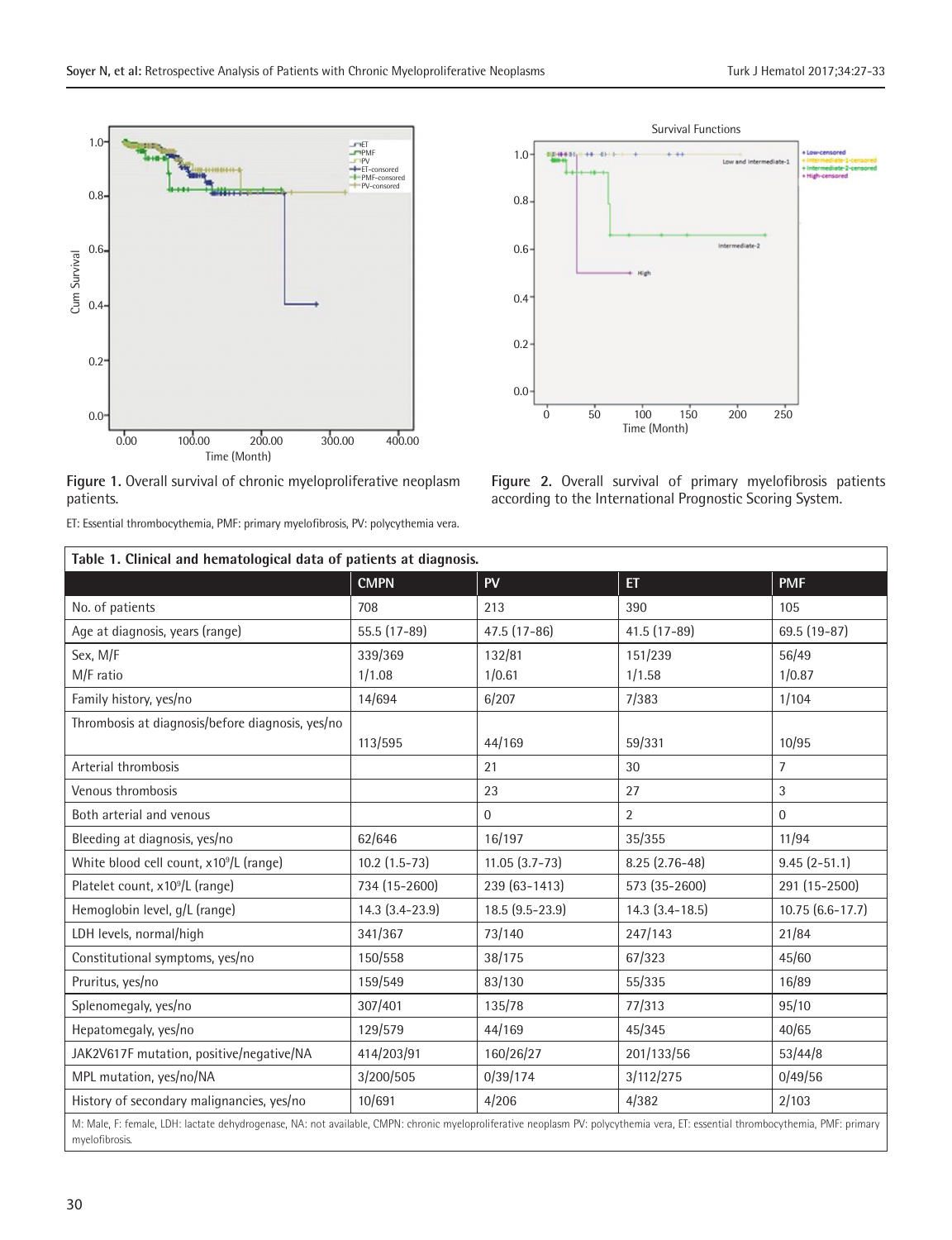| Table 2. First-line treatment choices and risk stratification of patients.                                                  |             |      |           |              |           |      |                |      |  |  |
|-----------------------------------------------------------------------------------------------------------------------------|-------------|------|-----------|--------------|-----------|------|----------------|------|--|--|
|                                                                                                                             | <b>CMPN</b> |      | <b>PV</b> |              | <b>ET</b> |      | <b>PMF</b>     |      |  |  |
|                                                                                                                             | $n = 708$   | 0/0  | $n = 213$ | 0/0          | $n = 390$ | 0/0  | $n = 105$      | 0/0  |  |  |
| Cytoreductive therapy, yes                                                                                                  | 608         | 85.9 | 185       | 86.8         | 354       | 90.7 | 69             | 65.7 |  |  |
| Hydroxyurea                                                                                                                 | 545         | 89.6 | 174       | 94           | 306       | 86.4 | 65             | 94.2 |  |  |
| Anagrelide                                                                                                                  | 29          | 4.8  | $\Omega$  | $\mathbf{0}$ | 27        | 7.6  | $\overline{2}$ | 2.9  |  |  |
| Interferon                                                                                                                  | 34          | 5.6  | 11        | 6            | 21        | 6.0  | $\overline{2}$ | 2.9  |  |  |
| Antiplatelet therapy                                                                                                        | 553         | 78.1 | 177       | 83           | 327       | 83.8 | 49             | 46.7 |  |  |
| Risk stratification                                                                                                         |             |      |           |              |           |      |                |      |  |  |
| Low                                                                                                                         |             |      | 105       | 49.2         | 202       | 51.8 | 30             | 28.5 |  |  |
| Intermediate-1                                                                                                              |             |      |           |              |           |      | 45             | 42.9 |  |  |
| Intermediate-2                                                                                                              |             |      |           |              |           |      | 22             | 21   |  |  |
| High                                                                                                                        |             |      | 108       | 50.8         | 188       | 48.2 | 8              | 7.6  |  |  |
| CMPN: Chronic myeloproliferative neoplasm PV: polycythemia vera, ET: essential thrombocythemia, PMF: primary myelofibrosis. |             |      |           |              |           |      |                |      |  |  |

#### **Discussion**

The aim of this study was to determine the demographic features, patient characteristics, treatments, and survival rates of patients with CMPNs in Turkey. We evaluated 708 patients from 9 centers across all of Turkey. This study was planned as a multicenter and retrospective trial so that we might evaluate CMPN practices in Turkey.

In our study, the incidence of JAK2 mutation, the history of thrombosis, and the median age at diagnosis were lower than in the literature [3,4,9]. After excluding NA patients from analysis, the incidence of JAK2 mutation (86%) was closer to that of other studies. The incidence of bleeding was comparable to that reported in the literature [6,16]. Thrombotic complications were reported in 30% to 50% of PV patients in other studies [6,7]. Epidemiological studies have reported that the incidence of thrombosis increases with age [27]. Lower median age at diagnosis might be related to a lower incidence of thrombosis. Almost all patients with PV harbor a JAK2 mutation that includes JAK2V617F and JAK2 exon 12 [4]. Additionally, JAK2 exon 12 mutation has been associated with younger age at diagnosis [28]. The lower incidence of JAK2V617F in our series might be associated with younger age at diagnosis, preanalytical mistakes, and problems of laboratory analysis, such as the exon 12 mutation not being analyzed in all centers routinely. The type of sample, the cellular fraction of the sample, and the nucleic acid template were considered for the detection of the JAK2 mutation. Additionally, some qualitative methods like the Sanger sequencing method used for detection of the JAK2 mutation underestimated the number of patients harboring the mutation [29]. The inability of qualitative assays to identify those patients with lower allele burdens is another problem. All of these factors seem to be related to low JAK2 mutation positivity.

Another issue is that we determined a low hemoglobin value at diagnosis in one patient who was diagnosed with PV. This patient was evaluated because of portal vein thrombosis and at the time of evaluation had gastrointestinal bleeding due to warfarin use. JAK2V617F mutation was found positive.

MPL mutation was reported in approximately 4% of ET patients and 8% of PMF patients [5]. The frequency of MPL mutation in ET patients (2.6%) was similar to rates reported in the literature. We did not detect MPL mutations in our PMF and PV patients. These results might be related to the low number of patients who were detected with this mutation.

In our ET patients, median age at diagnosis, the incidence of thrombosis and bleeding at diagnosis, and JAK2 mutation positivity were compatible with literature findings [4,8,17]. In our PMF patients, the incidence of thrombosis and bleeding at diagnosis and JAK2 mutation positivity were compatible with the literature but median age at diagnosis was slightly higher [14,15,18].

The estimated OS was 86.7% at 10 years in our CMPN patients. The 10-year and 3-year OS of CMPN patients was 72% and 80%, respectively [30,31]. The 10-year OS in PV patients was reported to be between 56% and 83% [32,33]. In our ET and PV patients, OS rates were similar to those of previous studies. The 10-year OS in PMF patients (21%-46%) was significantly worse than that of patients with ET or PV [32,33]. In our PMF patients, we found that the 10-year survival was 82.5% with a median 19 months of follow-up. It is important that 71.4% of PMF patients in our study had low or intermediate-1 risk. This finding might explain our high survival rate in PMF patients.

Previous studies suggested that survival in myeloproliferative neoplasm patients can be influenced by several factors such as increased age, male sex, and PMF subtype of CMPN, which are associated with decreased survival in myeloproliferative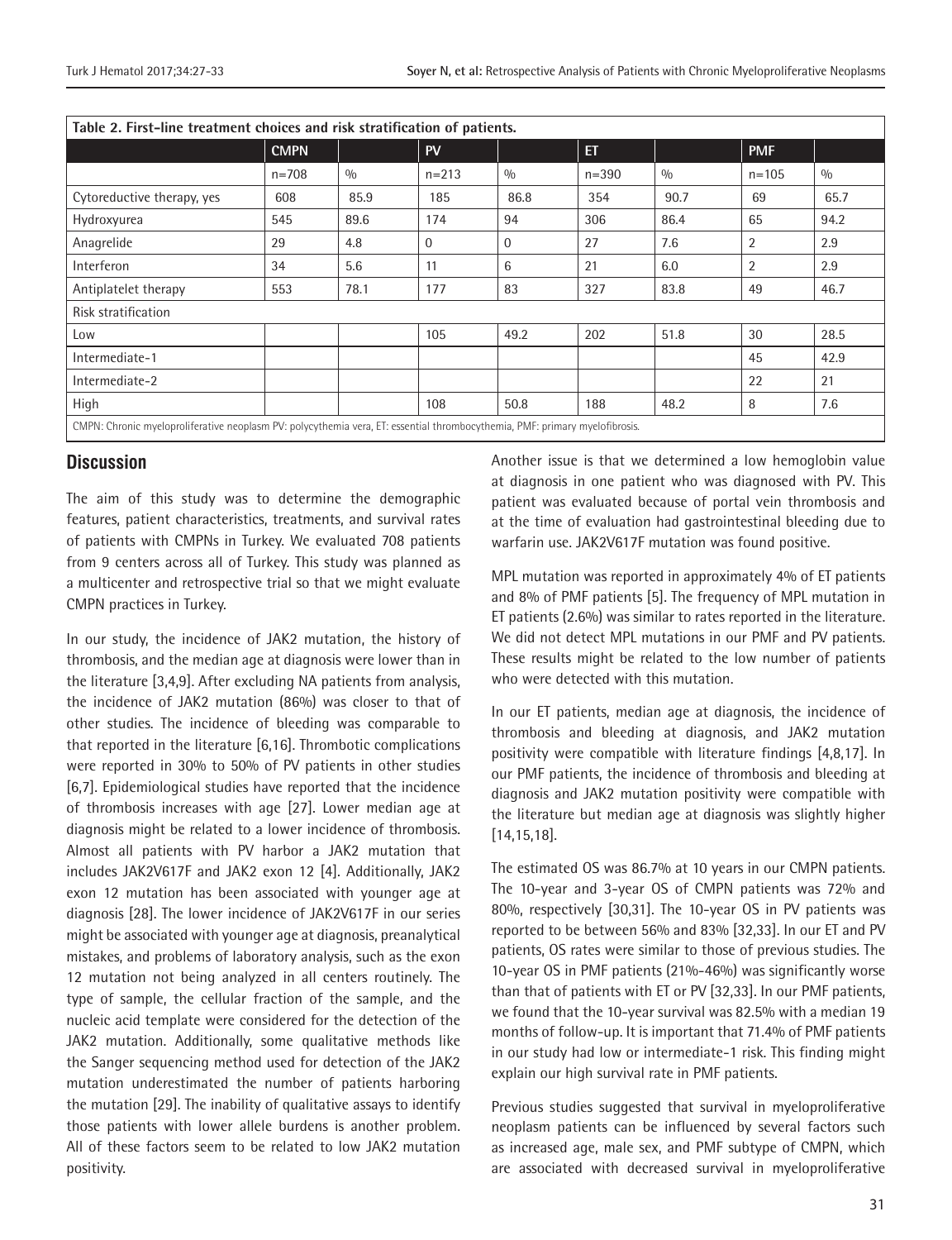neoplasms [30,31,32,34,35]. Geography and ethnicity can also impact survival [32,36].

Although approximately 50% of patients with ET and PV were classified into the low risk group according to risk stratification in our series, 86.8% of PV patients and 90.7% of ET patients received cytoreductive therapy. This might be associated with cardiovascular risk factors that were determined in 42.8% of 603 patients with ET and PV.

The incidence of secondary malignancy was reported to be between 8% and 20% [37,38]. Our secondary malignancy incidence was lower than that in the literature. It is possible that secondary malignancies were underestimated in our series.

In our study, the leukemic transformation rate was lower than in the literature. Leukemic and fibrotic transformation rates were reported as 3.8%-14.2% in CMPNs and 10.3%-12.5% in ET and PV, respectively [18]. The low leukemic transformation rate might be associated with several factors. First, this was a retrospective study, so some data were not found because of inadequate records. Second, PMF incidence is highest in elderly patients. In our study, patients were excluded if they did not have regular follow-ups and this resulted in the exclusion of some patients diagnosed with CMPNs at older ages who could not attend regular appointments because of socioeconomic conditions.

## **Conclusion**

Our patients' results are generally compatible with literature findings, except for the relatively high survival rate in PMF patients. Hydroxyurea was the most commonly used cytoreductive therapy in our study. This study reflects the demographic features, patient characteristics, treatments, and survival rates of patients with CMPNs in Turkey.

#### **Ethics**

Ethics Committee Approval: Ege University Ethics Committee (Number 13-5.1/6); Informed Consent: Retrospective study.

#### **Authorship Contributions**

Concept: Nur Soyer, İbrahim C. Haznedaroğlu, Melda Cömert, Demet Çekdemir, Mehmet Yılmaz, Ali Ünal, Gülsüm Çağlıyan, Oktay Bilgir, Osman İlhan, Füsun Özdemirkıran, Emin Kaya, Fahri Şahin, Filiz Vural, Güray Saydam; Design: Nur Soyer, İbrahim C. Haznedaroğlu, Melda Cömert, Demet Çekdemir, Mehmet Yılmaz, Ali Ünal, Gülsüm Çağlıyan, Oktay Bilgir, Osman İlhan, Füsun Özdemirkıran, Emin Kaya, Fahri Şahin, Filiz Vural, Güray Saydam; Data Collection or Processing: Nur Soyer, İbrahim C. Haznedaroğlu, Melda Cömert, Demet Çekdemir, Mehmet Yılmaz, Ali Ünal, Gülsüm Çağlıyan, Oktay Bilgir, Osman İlhan, Füsun Özdemirkıran, Emin Kaya, Fahri Şahin, Filiz Vural, Güray Saydam; Analysis or Interpretation: Nur Soyer, İbrahim C. Haznedaroğlu,

Melda Cömert, Demet Çekdemir, Mehmet Yılmaz, Ali Ünal, Gülsüm Çağlıyan, Oktay Bilgir, Osman İlhan, Füsun Özdemirkıran, Emin Kaya, Fahri Şahin, Filiz Vural, Güray Saydam; Literature Search: Nur Soyer, İbrahim C. Haznedaroğlu, Melda Cömert, Demet Çekdemir, Mehmet Yılmaz, Ali Ünal, Gülsüm Çağlıyan, Oktay Bilgir, Osman İlhan, Füsun Özdemirkıran, Emin Kaya, Fahri Şahin, Filiz Vural, Güray Saydam; Writing: Nur Soyer, İbrahim C. Haznedaroğlu, Melda Cömert, Demet Çekdemir, Mehmet Yılmaz, Ali Ünal, Gülsüm Çağlıyan, Oktay Bilgir, Osman İlhan, Füsun Özdemirkıran, Emin Kaya, Fahri Şahin, Filiz Vural, Güray Saydam.

Conflict of Interest: The authors of this paper have no conflicts of interest, including specific financial interests, relationships, and/ or affiliations relevant to the subject matter or materials included.

#### **References**

- 1. Tefferi A, Vardiman JW. Classification and diagnosis of myeloproliferative neoplasms: the 2008 World Health Organization criteria and point-of-care diagnostic algorithms. Leukemia 2008;22:14-22.
- 2. Barbui T, Finazzi G, Falanga A. Myeloproliferative neoplasms and thrombosis. Blood 2013;122:2176-2184.
- 3. Tefferi A, Vainchenker W. Myeloproliferative neoplasms: molecular pathophysiology, essential clinical understanding, and treatment strategies. J Clin Oncol 2011;29:573-582.
- 4. Tefferi A. Myeloproliferative neoplasms 2012: the John M. Bennett 80th birthday anniversary lecture. Leuk Res 2012;36:1481-1489.
- 5. Tefferi A, Barbui T. Polycythemia vera and essential thrombocythemia: 2015 update on diagnosis, risk-stratification and management. Am J Hematol 2015;90:162-173.
- 6. Marchioli R, Finazzi G, Landolfi R, Kutti J, Gisslinger H, Patrono C, Marilus R, Villegas A, Tognoni G, Barbui T. Vascular and neoplastic risk in a large cohort of patients with polycythemia vera. J Clin Oncol 2005;23:2224-2232.
- 7. Gruppo Italiano Studio Policitemia. Polycythemia vera: the natural history of 1213 patients followed for 20 years. Ann Intern Med 1995;123:656-664.
- 8. Elliott MA, Tefferi A. Thrombosis and hemorrhage in polycythemia vera and essential thrombocythemia. Br J Haematol 2005;128:275-290.
- 9. Landolfi R, Marchioli R, Kutti J, Gisslinger H, Tognoni G, Patrono C, Barbui T; European Collaboration on Low-Dose Aspirin in Polycythemia Vera Investigators. Efficacy and safety of low dose aspirin in polycythemia vera. N Engl J Med 2004;350:114-124.
- 10. Landolfi R, Di Gennaro L, Barbui T, De Stefano V, Finazzi G, Marfisi R, Tognoni G, Marchioli R; European Collaboration on Low-Dose Aspirin in Polycythemia Vera (ECLAP). Leukocytosis as a major thrombotic risk factor in patients with polycythemia vera. Blood 2007;109:2446-2452.
- 11. Wolanskyj AP, Schwager SM, McClure RF, Larson DR, Tefferi A. Essential thrombocythemia beyond the first decade: life expectancy, long term complication rates, and prognostic factors. Mayo Clin Proc 2006;81:159- 166.
- 12. Carobbio A, Finazzi G, Guerini V, Spinelli O, Delaini F, Marchioli R, Borrelli G, Rambaldi A, Barbui T. Leukocytosis is a risk factor for thrombosis in essential thrombocythemia: interaction with treatment, standard risk factors, and Jak2 mutation status. Blood 2007;109:2310-2313.
- 13. Palandri F, Polverelli N, Catani L, Ottaviani E, Baccarani M, Vianelli N. Impact of leukocytosis on thrombotic risk and survival in 532 patients with essential thrombocythemia: a retrospective study. Ann Hematol 2011;90:933-938.
- 14. Cervantes F, Alvarez-Larrán A, Arellano-Rodrigo E, Granell M, Domingo A, Montserrat E. Frequency and risk factors for thrombosis in idiopathic myelofibrosis: analysis in a series of 155 patients from a single institution. Leukemia 2006;20:55-60.